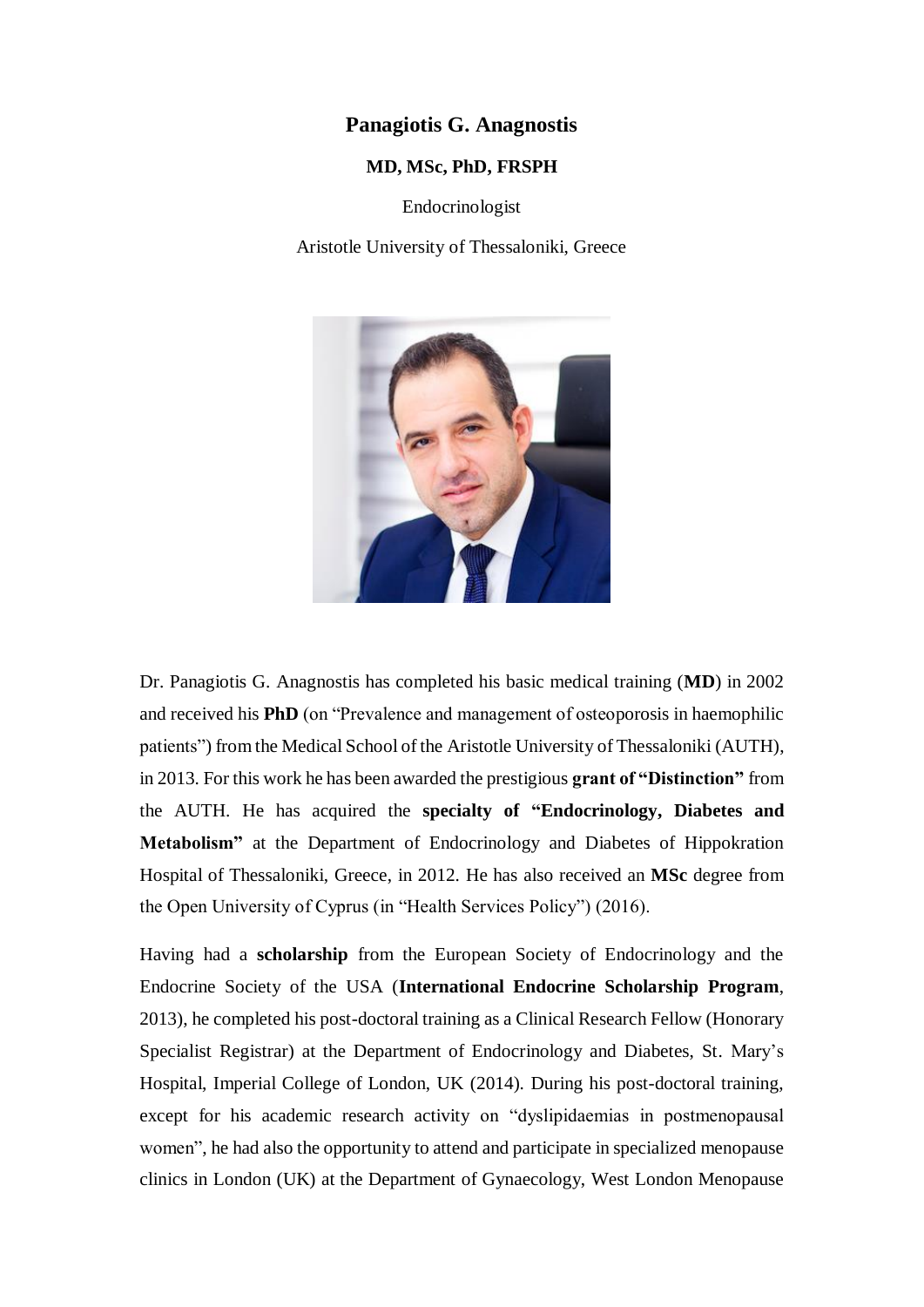and Premenstrual Syndrome Centre (Queen Charlotte and Chelsea & Westminster Hospitals).

Panagiotis Anagnostis is also a fellow of the Royal Society for Public Health (**FRSPH**) since May 2018.

He has also received:

- a **postgraduate grant** from the National Scholarship Foundation of Greece, in 2007
- a **postgraduate award** for Distinguished Research Activity from Medical School, AUTH, in 2010
- a **grant from the Hellenic Atherosclerosis society** for his post-doctoral training abroad, in 2014

He has also been awarded the **2021 Jens Sandahl Christiansen Award,** by the European Society of Endocrinology, for clinical science, nominated by the European Menopause and Andropause Society (EMAS) for his work on "Cardiovascular Disease – menopause".

He works currently as a **Consultant** in Endocrinology at the Police Medical Centre, Thessaloniki, Greece. He is also currently a **Research Associate** in Endocrinology at the Unit of Reproductive Endocrinology, First Department of Obstetrics and Gynaecology, AUTH. His main research aspiration is in the field of menopause, dyslipidaemias and metabolic bone diseases.

He actively participates in the teaching program of the Medical School of AUTH, being a **tutor** of the "Research Methodology" lesson, for the "Applied Nutrition and Health Promotion", "Medical Research Methodology", "MSc in Human Reproduction", "Precision Medicine", "Endocrine Surgery" , "Diabetes Care" and "Stem Cells and Regenerative Medicine post-graduate courses, as well as a tutor of the "Research in female reproduction" post-graduate course of the Medical School of National and Kapodistrian University of Athens.

# **SCIENTIFIC ACTIVITY**